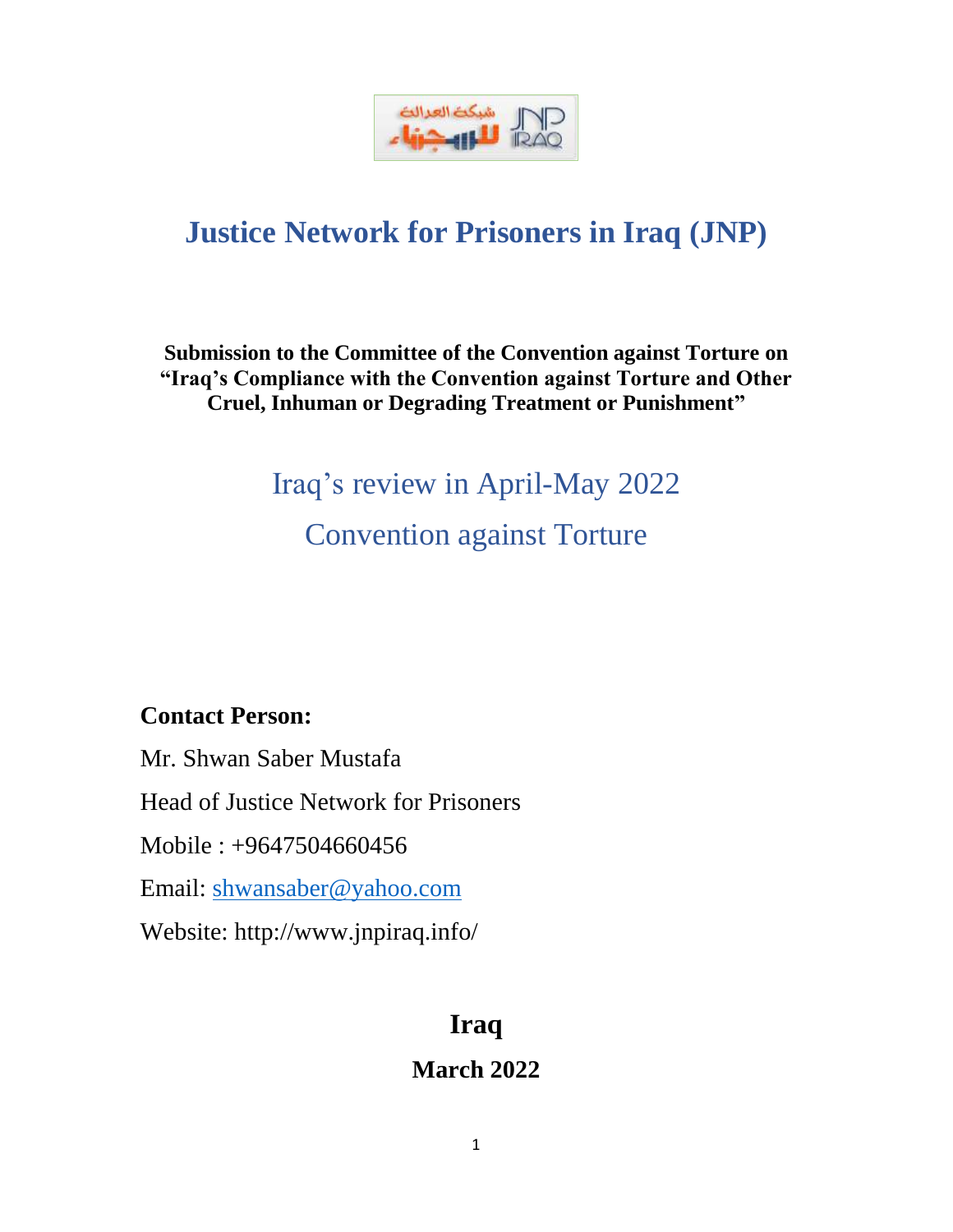#### Introduction

Justice Network for Prisoners JNP combines, voluntary, of non-governmental, non-profit and independent organizations, which work in the field of human rights and monitoring prisoners and detainees' rights in Iraq.

This submission provides an overview of Justice Network for Prisoners main concerns regarding the issue of torture in Iraq, submitted to the United Nations Convention against Torture in advance of its review of Iraq in April-May 2022. Hopping that it will enlighten the Convention against Torture's upcoming review of the Iraqi government's compliance with its obligations under the Convention against Torture and Other Cruel, Inhuman or Degrading Treatment or Punishment " CAT".

JNP works with the aim of improving the situation of detainees and prisoners and to provide legal protection and rehabilitation for them it works also to promote awareness about detainees and prisoners' rights, monitor and document violations at detention centers and prisons, afford legal assistance to detainees and prisoners, improve the conditions of detainees, prisoners and achieve justice in prisons, rehabilitate and educate prisoners and prison's staffs and to propose amendments to the Iraqi regulations with accordance to international standards of treating prisoners.

Torture in Iraq is one of the critical issues that is still considered as a real concern, despite the denial of the authorities to be a phenomenon and systematic, but at the same time the frequent recurrence of it in certain institutions and the large number of allegations received about it and the large number of lawsuits filed against confirm that it is a serious and systematic phenomenon, and the Iraqi government and the regional government uses it by legal means, as follows: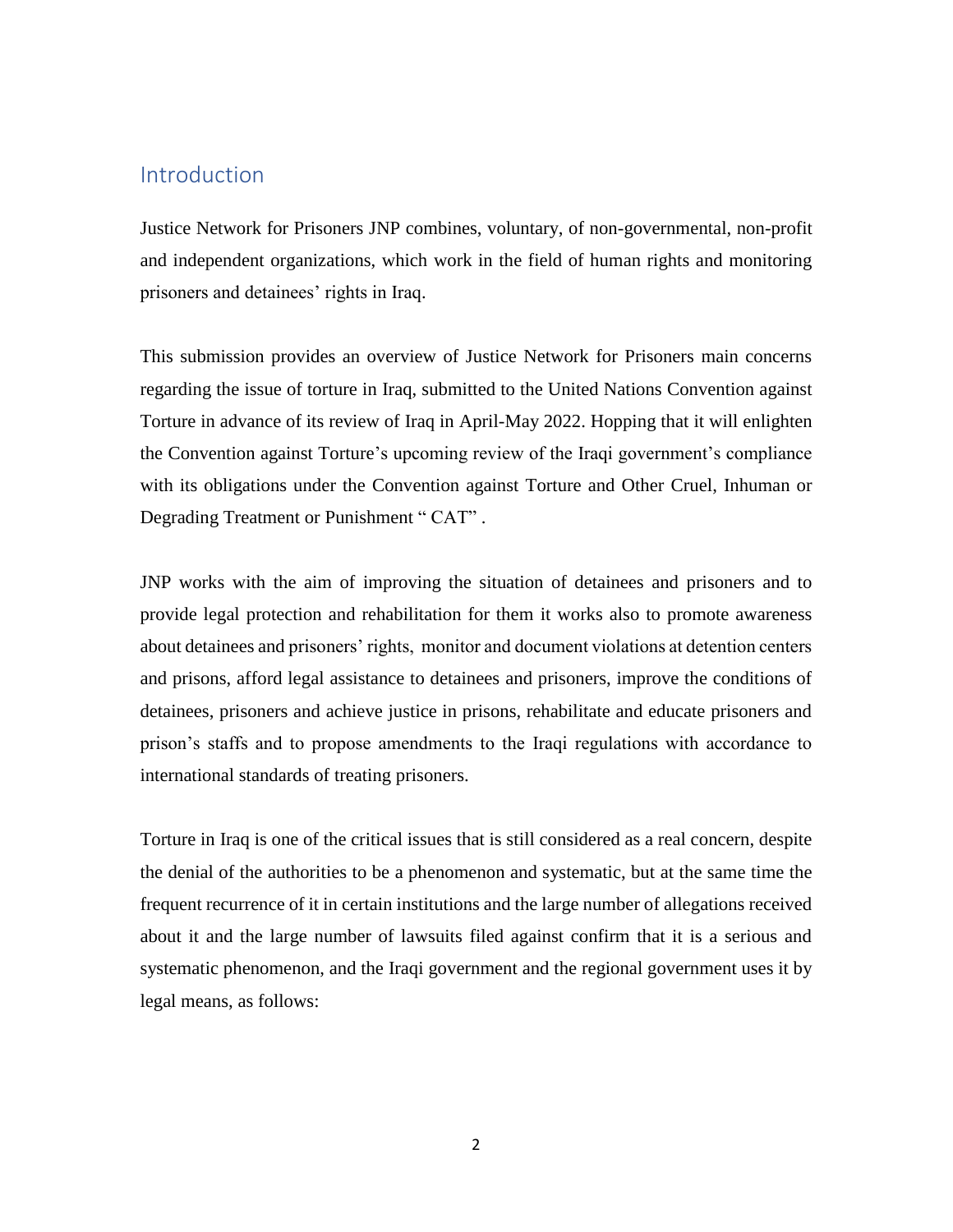### Concerned Issues

1- The physical and psychological torture that is practiced on a wide range, is evident in the investigative bodies affiliated with the security and security ministries (the Ministry of Interior, Military Intelligence, the Popular Mobilization, the Military Defenses and Assayish) as indicated in the table below, which includes a limited number of complaints received by JNP on allegations of torture been practiced against the persons in the list, the authorities that committed torture and the means that were used to extract confessions from them.

2 - The investigative authorities resort to a legal game by keeping people opposing the authority under arrest for long term detentions, by adapting crimes which leads to death penalty, in order for them to have the legal outlet to keep the detainees for years, based on Article 109, paragraph B, which states: (If the person arrested is accused of an offence punishable by death the period stipulated in sub-paragraph A may be extended for as long as necessary for the investigation to proceed until the investigative judge or criminal court issues a decision on the case on completion of the preliminary or judicial investigation or the trial..) This means the detainee be remained for many years, without any legal embarrassment, and this is what happened with the detainees of Dohuk in the demonstrations demanding the salaries of the employees. The investigative judge adapted their case to an article related to the national security of the region and spying for countries, which amounts to the death penalty.

3- The investigative authorities of the security and military agencies practice another type of torture, which is not allowing the detainee to meet his lawyer, his family, and the organizations and oversight bodies (Parliament / Commission / Independent Commission) for several months, for the sake of the integrity of the investigation, and this leads to forcing the detainees to confess What these agencies demand of them and they become convicted according to their statements, depending on the discriminatory opinion that indicates that the courts have no objection to taking confessions extracted under torture if they conform to reality, and this is an instrument that allows the investigative agencies to practice torture. 4- What was stated in Article 13 of the Anti-Terrorism Law in the Kurdistan Region of Iraq No. (3) of (2006), which states: "The accused must be treated according to the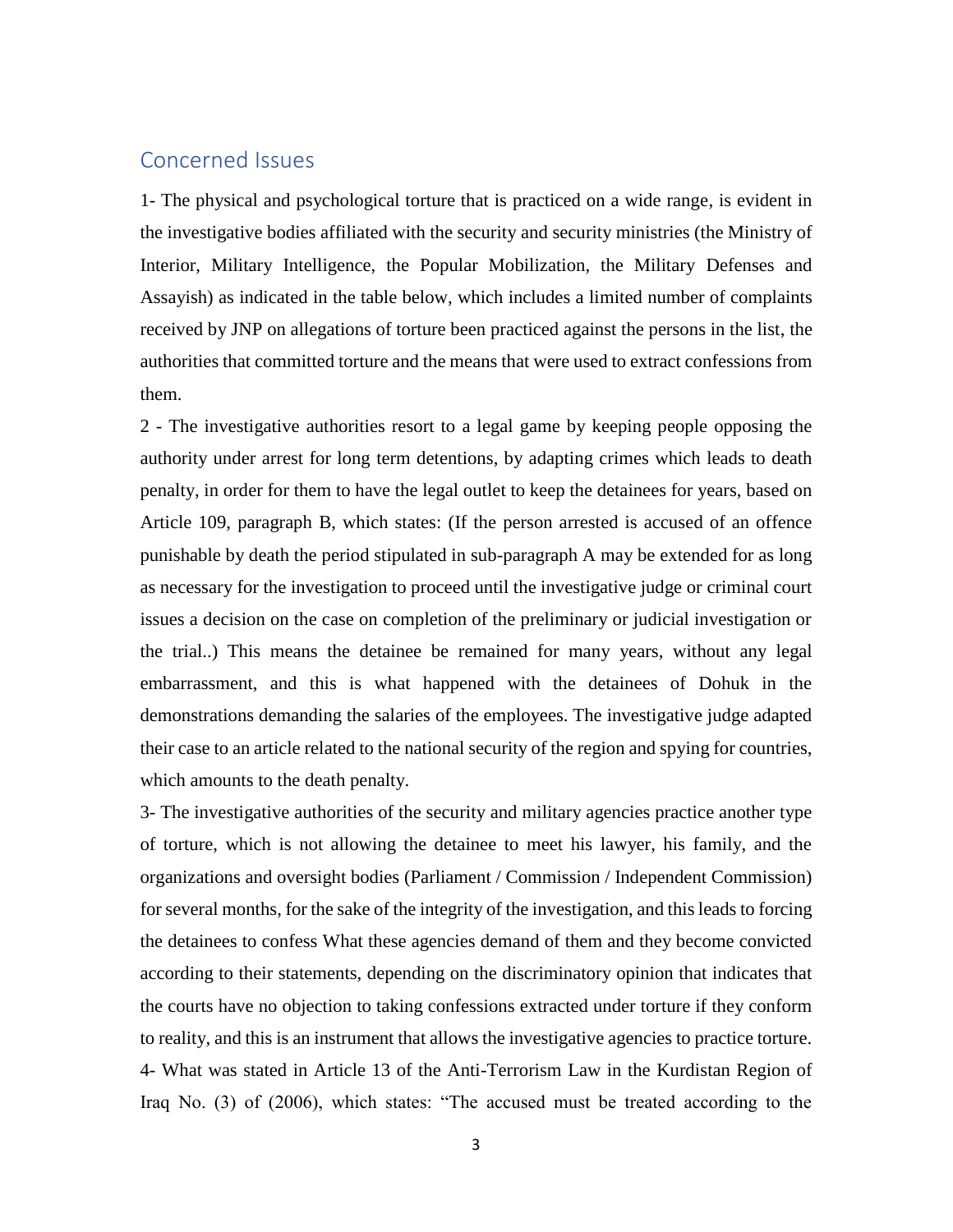provisions of this law a fair legal treatment during all stages of the investigation, including securing a referral for his defense. It is permissible to use means of physical or psychological torture or inhuman treatment against him, and the confession extracted from him under duress, threats, torture or threats shall not be taken into account unless this is supported by other legal evidence. The aforementioned means.) As we see in a paragraph (a confession extracted from him under duress, threats, torture or threats is not valid unless it is supported by other legal evidence) and this means that a confession extracted from him under duress, threats, torture or threats if it is supported by other legal evidence) No problem with it.

5- Torture that is practiced in the courts, by postponing the consideration of settling cases for years without legal and logical justifications, is another type of physical and psychological torture practiced by the courts on a large scale. The three cycles of the Iraq Universal Periodic Review report.

6- The last psychological torture is the failure to compensate those whose innocence appears in the cases in which they have been imprisoned or stood for many years, and they are usually threatened not to file torture cases or to request compensation by the security and military agencies, otherwise other charges will be fabricated against them and they will be imprisoned.

7- Keeping about (700) people for tens of years who were sentenced to death in the region without carrying out the execution and without determining their fate is another type of torture, as it was recorded that there are people whose years of stay in prison have been awaiting execution for more than 27 years, and More than this, demands began by those sentenced to death to implement the penalties on them as long as there is no hope of their release.

#### Article Two of CAT

Although there are constitutional texts that guarantee the rights of the Iraqi citizen to security and not to be subjected to torture, as well as the Iraqi Penal Code No. 111 of 1969 criminalizing torture in more than one article, but JNP has found that torture and illtreatment and the method of threats during investigations in particular, are among most of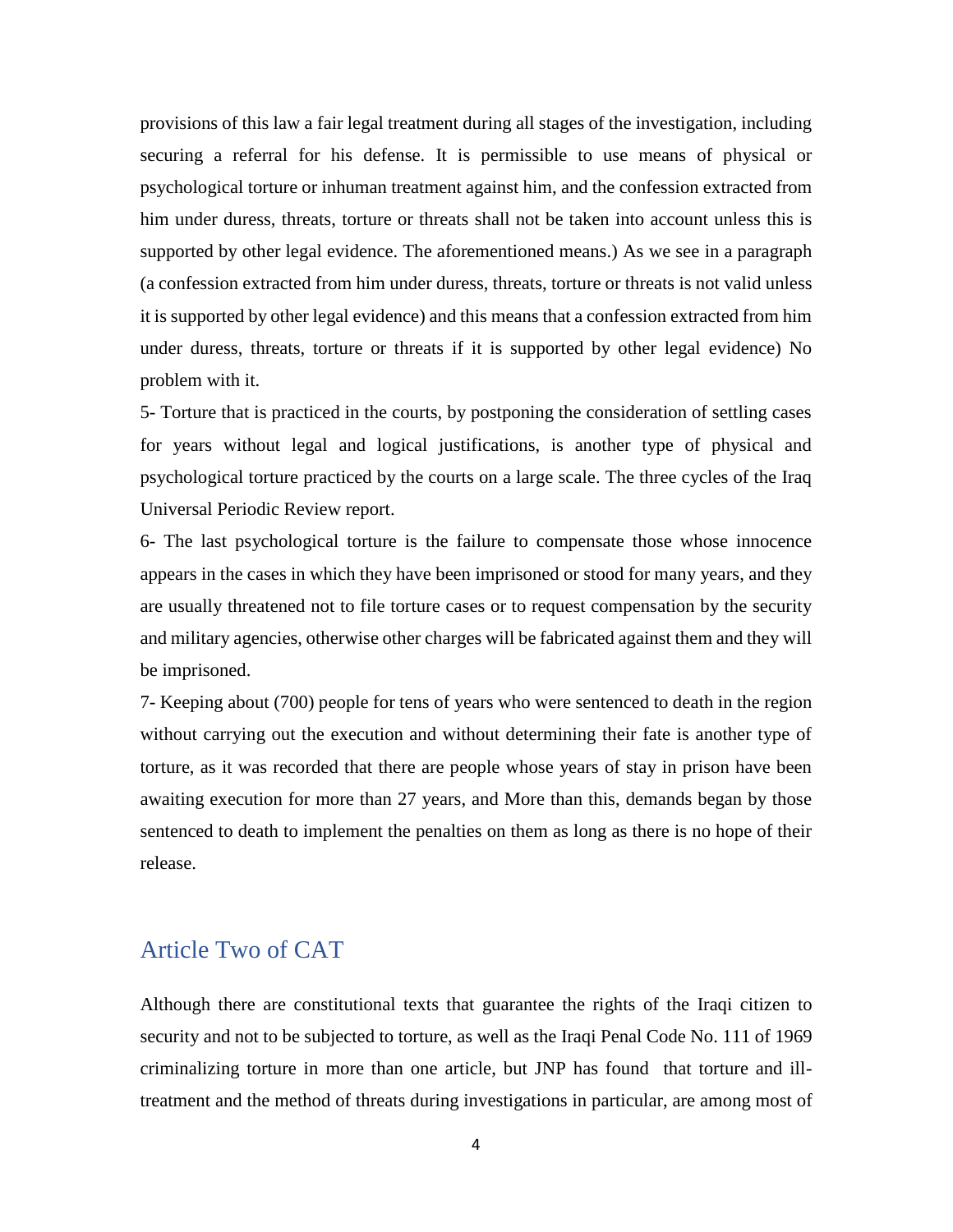the allegations of the prisoners, and the biggest problem is that the courts cannot properly deal with these allegations, and the reason is:

1- A long period has passed since the detainees were subjected to torture and the traces on their bodies have disappeared.

2- The difficulty of documenting and proving psychological torture.

3- The carelessness of some judges to the issue of allegations of torture (according to the statements of the prisoners or their lawyers).

However, the report of the High Commission for Human Rights in Iraq supported the documentation of (700) cases of torture and ill-treatment, and investigations were not carried out.

JNP's visiting teams have recorded that torture as stated in the Convention against Torture and other forms of cruel, inhuman or degrading treatment or punishment is not practiced by prison departments and we have not recorded any documented case, but there are allegations by the majority of the convicts and detainees, adults and young, men and women, that they were subjected to ill treatment, especially during the investigation period, and there are lawyers who confirmed that their clients were subjected to various types of physical and psychological torture. This was also confirmed by the reports of international organizations that indicate that confessions are extracted from the accused by dangerous methods, the latest of which was the case of the citizen (Ali al-Jubouri) from Babylon, one of the employees of the Ministry of Defense, who was accused of killing his wife, mutilating her body and throwing it in the river, and he was forced to confess, and the confessions were broadcast on the satellite channels, and he was just around the corner from carrying out the execution on him and when the wife appeared alive, and the matter came to the intervention Presidency of the Council of Ministers to do justice to the person and investigate those involved in this file. But the question that arises is, how many people were not fortunate enough to have the death penalty carried out as a result of such investigations and these trials? And how many people still assert that he is innocent of the accusation that was brought against him and he was sentenced because of it, while he is innocent of it?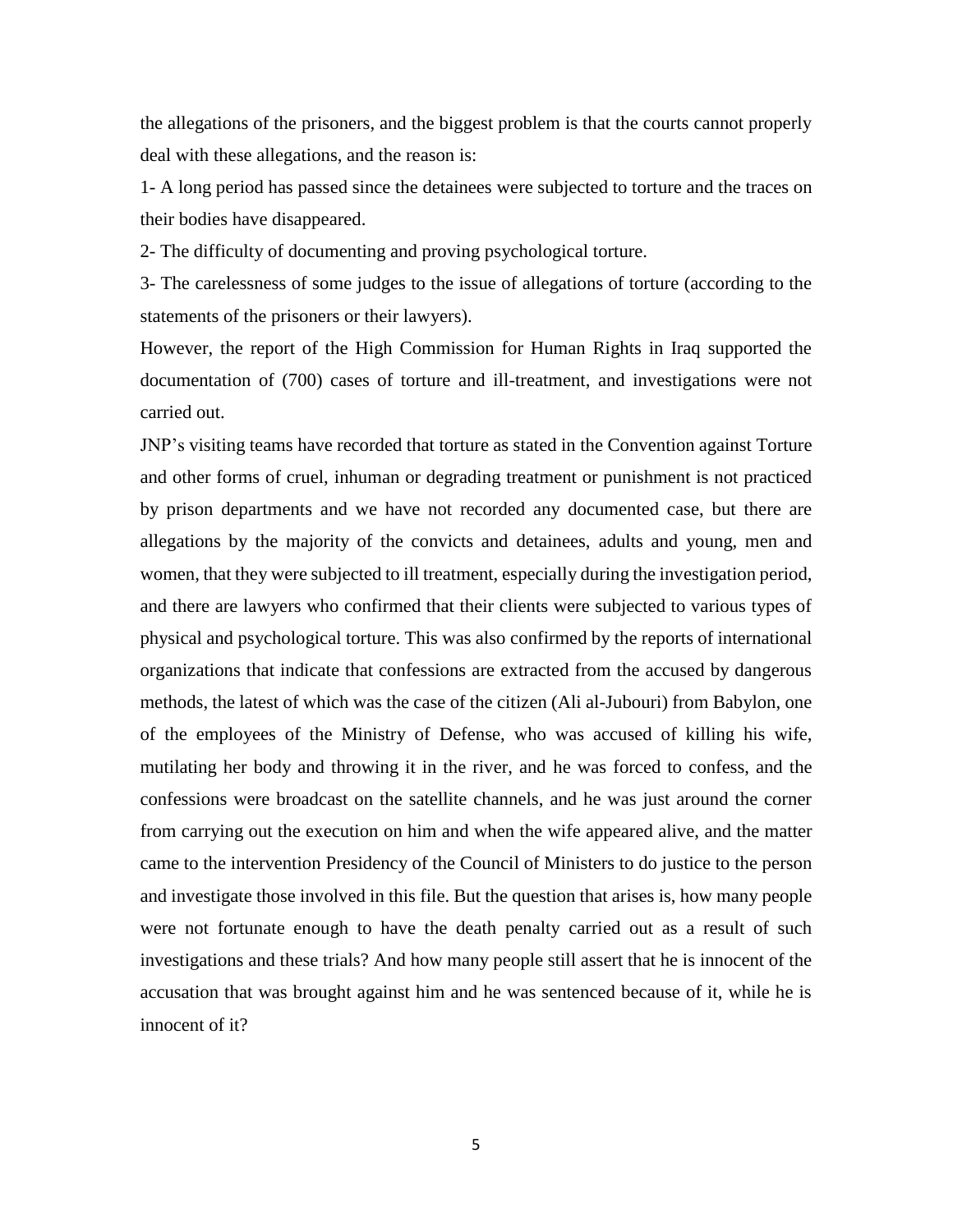UNAMI released a report in August 2021 based on interviews with more than 200 detainees, over half of whom shared credible allegations of torture.1 The report found that the authorities acquiesce in and tolerate the use of torture to extract confessions, a finding consistent with Human Rights Watch reporting on the systemic use of torture by Iraqi and KRG forces to extract confessions in Iraq.

#### Recommendations.

 $\overline{a}$ 

- 1. Ensure that criminal laws have been amended to ensure that all acts of torture are punishable by appropriate penalties, in accordance with article 4 (2) of the Convention.
- 2. State party must ensure the rights of detainees to be informed of the reasons for their arrest and the nature of the charges against them, to receive legal counsel without delay, and that relative are notified or any other person of their choice of their arrest, to receive an examination by an independent physician of their choice and to be brought promptly before a judge.
- 3. Free legal aid must be available in all cases where the interests of justice so require.
- 4. State party must guarantee regular access to the High Independent Commission for Human Rights and the Regional Independent Board of Human Rights to conduct regular and unannounced visits to all places of detention.
- 5. State party must ensure that concrete measures has put in place to ensure that all instances of torture, ill-treatment and excessive use of force are promptly, effectively and impartially investigated.
- 6. state party to ensure that measures have been taken to ensure respect in practice for the principle of inadmissibility of evidence obtained through torture and illtreatment.

<sup>&</sup>lt;sup>1</sup> "Iraq: Ending torture through accountability, compliance and prevention – UN," UNAMI press release, August 3, 2021, https://iraq.un.org/en/138505-iraq-ending-torture-through-accountability-compliance-and-prevention-un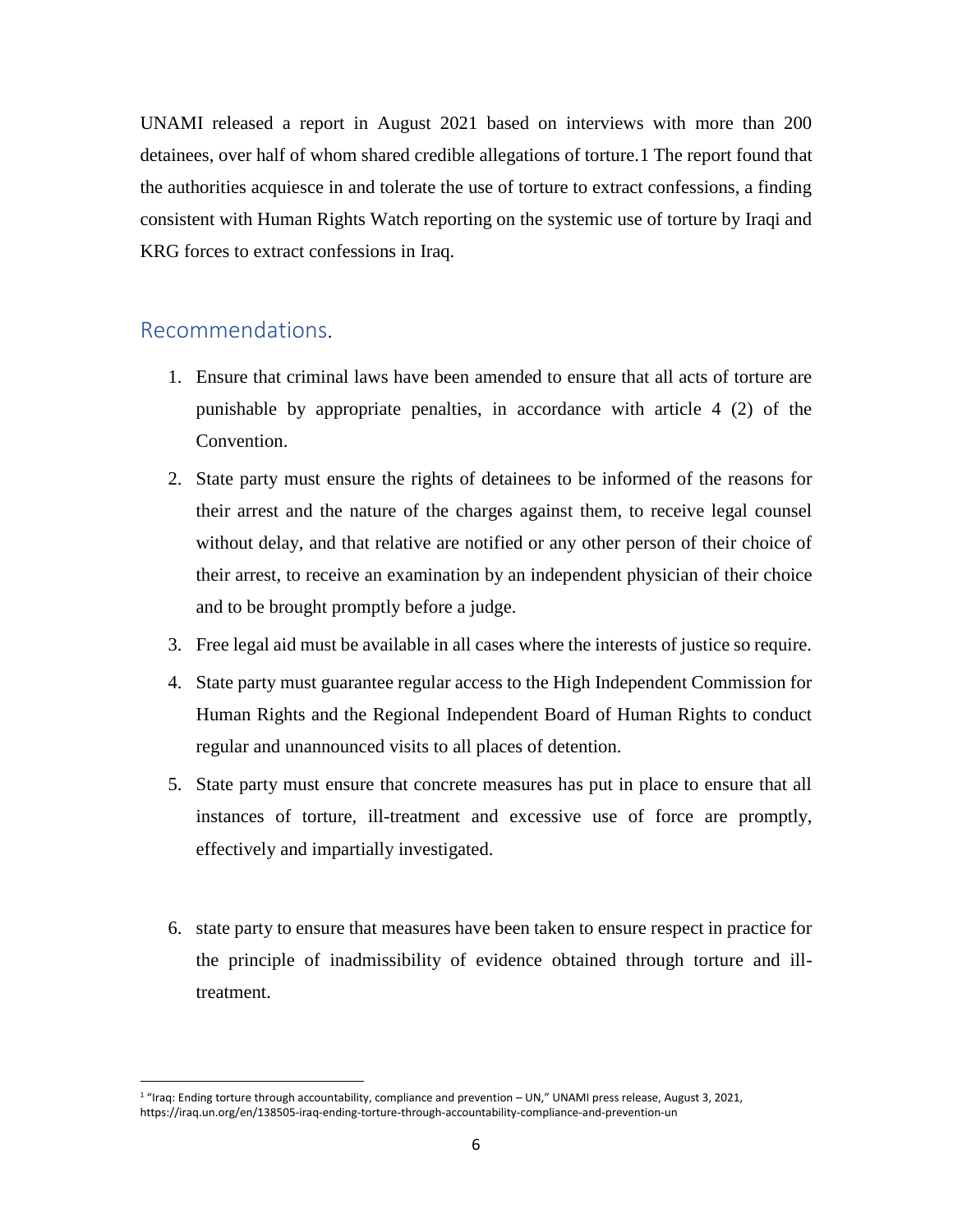- 7. State party must ensure the protection of human rights defenders, activists, journalists and other media workers and to punish perpetrators of attacks, intimidation and other criminal acts against them.
- 8. Not to take statements from the accused except in the presence of the attorney and the public prosecutor, if the person in charge of the investigation is the official in the police station.
- 9. Taking into account the allegations of the accused about the practice of torture by the interrogators and stopping all procedures until it is ascertained whether the allegation is true or not.
- 10. Increasing the penalty for anyone who is proven to have practiced torture, illtreatment or degrading treatment, and isolating him from the profession permanently, as well as those who issued orders to torture.
- 11. Compensating the person who is subjected to torture, materially and morally, with compensation appropriate to the gravity of the crime committed against him.
- 12. Ensure full and practical implementation of detention safeguards including through undertaking prompt, effective, thorough, impartial, and transparent investigations of all allegations of torture and ill-treatment aimed at holding those responsible accountable.
- 13. JNP emphasized on the necessity of providing training programmes for judges, prosecutors, forensic doctors and medical personnel dealing with detained persons on detecting and documenting the physical and psychological sequelae of torture, including whether the programmes contain specific training on the Manual on the Effective Investigation and Documentation of Torture and Other Cruel, Inhuman or Degrading Treatment or Punishment.
- 14. Amend existing laws to provide clear definitions of prohibited conduct and ensure that all restrictions set out in domestic legislation are consistent with relevant international human rights standards.
- 15. The review of punitive laws, reconsideration of the penalties contained therein, mitigating them as much as possible, aligning them with international standards, and observing the philosophy of imposing penalties, which aims at reform and rehabilitation, as well as deterrence in its two types (private and public) has become an urgent necessity.
- 16. Enacting a law against torture and ill-treatment during the investigation and trial stages, as well as during the sentence period.
- 17. Compensating the person who is subjected to torture, materially and morally, with compensation appropriate to the gravity of the crime committed against him.